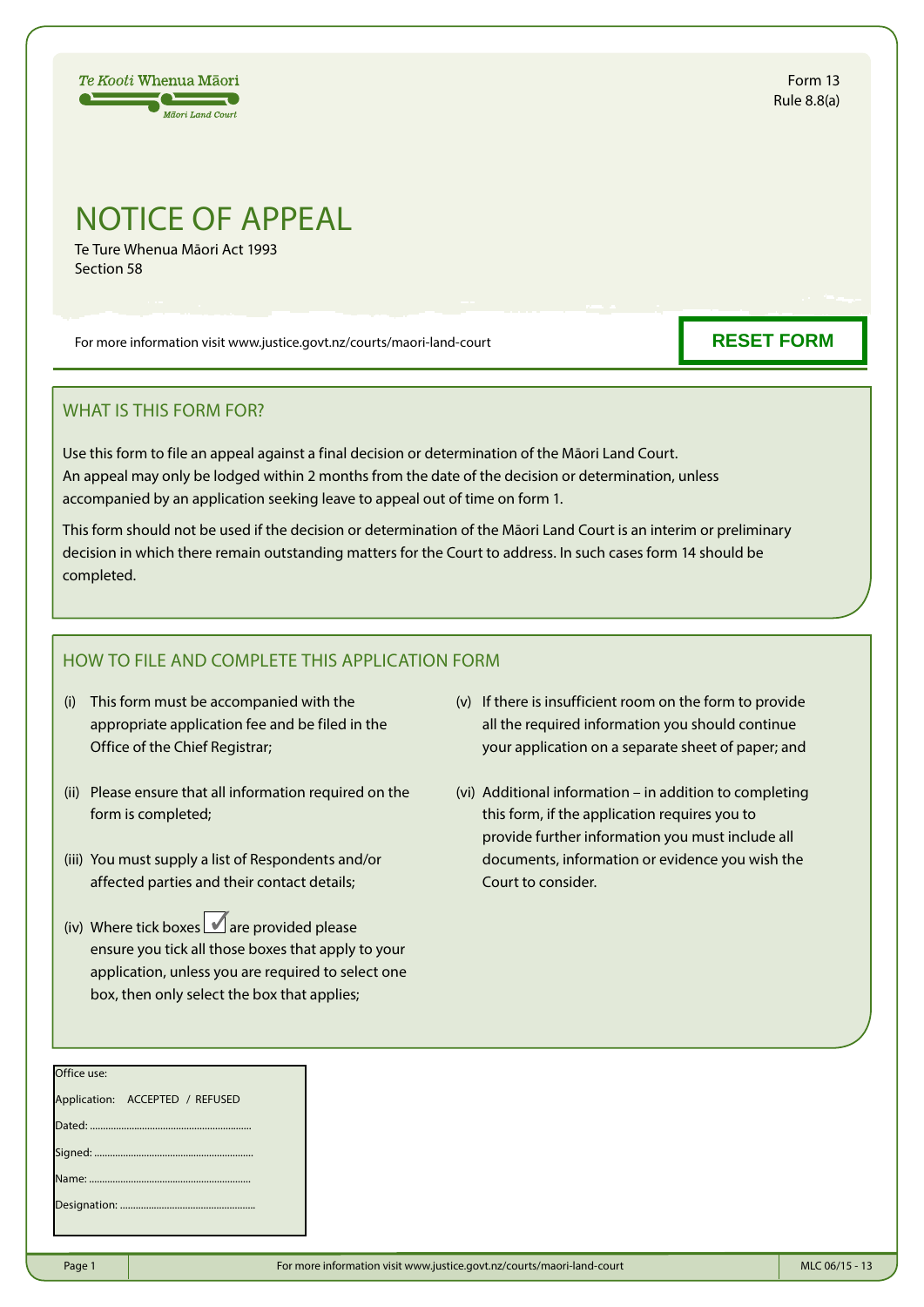|                         | Māori Appellate Court, Wellington                                                  |                |
|-------------------------|------------------------------------------------------------------------------------|----------------|
| <b>NOTICE:</b>          |                                                                                    |                |
|                         |                                                                                    |                |
|                         |                                                                                    |                |
| appeal from a           |                                                                                    |                |
| Decision                | Determination                                                                      |                |
|                         |                                                                                    |                |
|                         | Dated:<br>$\sqrt{2}$                                                               | $\sqrt{ }$     |
| Being a                 |                                                                                    |                |
|                         | Refusal to make an order<br>Final Order                                            |                |
|                         | A provisional or preliminary determination                                         |                |
|                         |                                                                                    |                |
| <b>NATURE OF ORDER:</b> | (Specify nature of order or determination, including details of any land affected) |                |
|                         |                                                                                    |                |
|                         |                                                                                    |                |
|                         |                                                                                    |                |
|                         |                                                                                    |                |
|                         |                                                                                    |                |
|                         |                                                                                    |                |
|                         | <b>GROUNDS FOR APPEAL</b>                                                          |                |
|                         | (State grounds of the appeal or indicate that a statement of grounds is attached)  |                |
|                         |                                                                                    |                |
|                         |                                                                                    |                |
|                         |                                                                                    |                |
|                         |                                                                                    |                |
|                         |                                                                                    |                |
|                         |                                                                                    |                |
|                         |                                                                                    |                |
|                         |                                                                                    |                |
|                         |                                                                                    |                |
|                         |                                                                                    |                |
| Page 2                  | For more information visit www.justice.govt.nz/courts/maori-land-court             | MLC 06/15 - 13 |